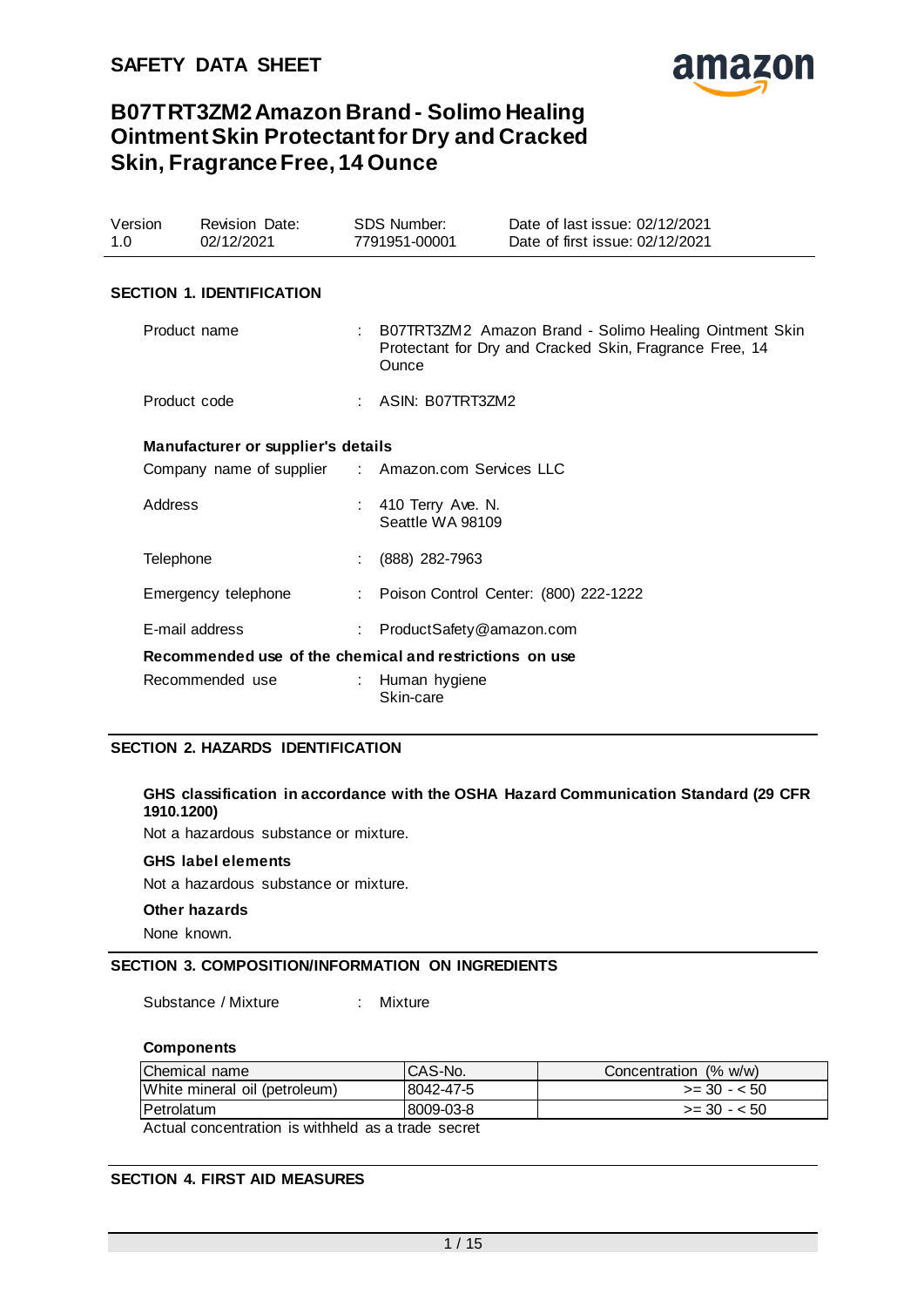

| Version<br>1.0          | <b>Revision Date:</b><br>02/12/2021                    | SDS Number:<br>7791951-00001                                                            | Date of last issue: 02/12/2021<br>Date of first issue: 02/12/2021                                                       |  |
|-------------------------|--------------------------------------------------------|-----------------------------------------------------------------------------------------|-------------------------------------------------------------------------------------------------------------------------|--|
| If inhaled              |                                                        | If inhaled, remove to fresh air.                                                        | Get medical attention if symptoms occur.                                                                                |  |
| In case of skin contact |                                                        | : Wash with water and soap as a precaution.<br>Get medical attention if symptoms occur. |                                                                                                                         |  |
|                         | In case of eye contact                                 |                                                                                         | Flush eyes with water as a precaution.<br>Get medical attention if irritation develops and persists.                    |  |
|                         | If swallowed                                           |                                                                                         | If swallowed, DO NOT induce vomiting.<br>Get medical attention if symptoms occur.<br>Rinse mouth thoroughly with water. |  |
| delayed                 | Most important symptoms<br>and effects, both acute and | None known.                                                                             |                                                                                                                         |  |
|                         | Protection of first-aiders                             |                                                                                         | No special precautions are necessary for first aid responders.                                                          |  |
|                         | Notes to physician                                     |                                                                                         | Treat symptomatically and supportively.                                                                                 |  |

# **SECTION 5. FIRE-FIGHTING MEASURES**

| Suitable extinguishing media :                     |                             | Water spray<br>Alcohol-resistant foam<br>Carbon dioxide (CO2)<br>Dry chemical                                                                                                                                                                           |
|----------------------------------------------------|-----------------------------|---------------------------------------------------------------------------------------------------------------------------------------------------------------------------------------------------------------------------------------------------------|
| Unsuitable extinguishing<br>media                  |                             | None known.                                                                                                                                                                                                                                             |
| Specific hazards during fire<br>fighting           | $\mathbb{Z}^{\mathbb{Z}}$ . | Exposure to combustion products may be a hazard to health.                                                                                                                                                                                              |
| Hazardous combustion prod- : Carbon oxides<br>ucts |                             |                                                                                                                                                                                                                                                         |
| Specific extinguishing meth-<br>ods                | ÷.                          | Use extinguishing measures that are appropriate to local cir-<br>cumstances and the surrounding environment.<br>Use water spray to cool unopened containers.<br>Remove undamaged containers from fire area if it is safe to do<br>SO.<br>Evacuate area. |
| Special protective equipment<br>for fire-fighters  | ÷.                          | Wear self-contained breathing apparatus for firefighting if<br>necessary.<br>Use personal protective equipment.                                                                                                                                         |

#### **SECTION 6. ACCIDENTAL RELEASE MEASURES**

Personal precautions, protec- : Follow safe handling advice (see section 7) and personal pro-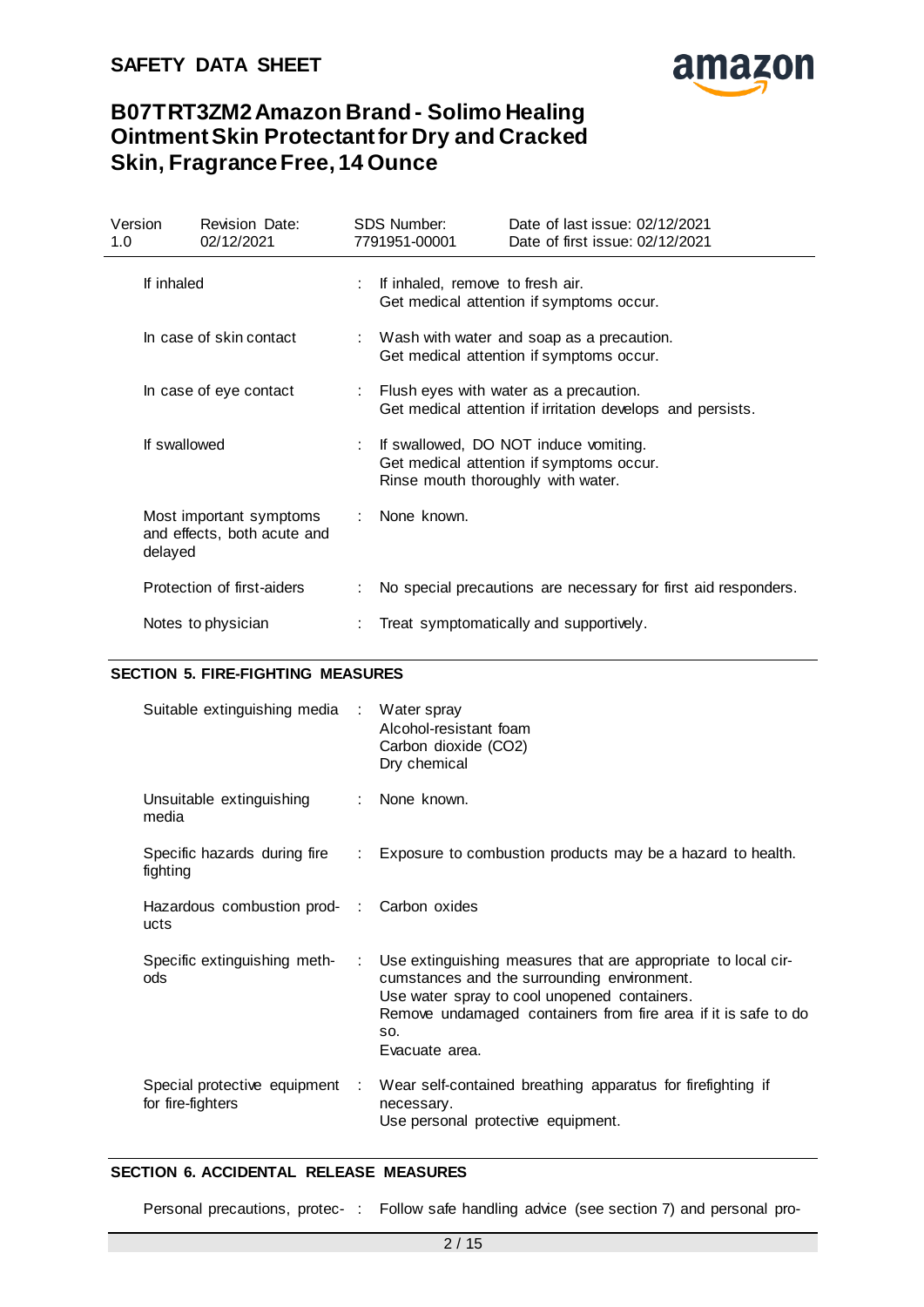

| Version<br>1.0 |                                                          | <b>Revision Date:</b><br>02/12/2021          | <b>SDS Number:</b><br>7791951-00001                                         | Date of last issue: 02/12/2021<br>Date of first issue: 02/12/2021                                                                                                                                                                                                                                                                                                                                                                                                                                                                                                                                                        |
|----------------|----------------------------------------------------------|----------------------------------------------|-----------------------------------------------------------------------------|--------------------------------------------------------------------------------------------------------------------------------------------------------------------------------------------------------------------------------------------------------------------------------------------------------------------------------------------------------------------------------------------------------------------------------------------------------------------------------------------------------------------------------------------------------------------------------------------------------------------------|
|                |                                                          | tive equipment and emer-<br>gency procedures |                                                                             | tective equipment recommendations (see section 8).                                                                                                                                                                                                                                                                                                                                                                                                                                                                                                                                                                       |
|                |                                                          | Environmental precautions                    | Avoid release to the environment.<br>oil barriers).<br>cannot be contained. | Prevent further leakage or spillage if safe to do so.<br>Prevent spreading over a wide area (e.g., by containment or<br>Retain and dispose of contaminated wash water.<br>Local authorities should be advised if significant spillages                                                                                                                                                                                                                                                                                                                                                                                   |
|                | Methods and materials for<br>containment and cleaning up |                                              | bent.<br>which regulations are applicable.                                  | Soak up with inert absorbent material.<br>For large spills, provide diking or other appropriate contain-<br>ment to keep material from spreading. If diked material can be<br>pumped, store recovered material in appropriate container.<br>Clean up remaining materials from spill with suitable absor-<br>Local or national regulations may apply to releases and dispo-<br>sal of this material, as well as those materials and items em-<br>ployed in the cleanup of releases. You will need to determine<br>Sections 13 and 15 of this SDS provide information regarding<br>certain local or national requirements. |

### **SECTION 7. HANDLING AND STORAGE**

| Technical measures          | : See Engineering measures under EXPOSURE<br>CONTROLS/PERSONAL PROTECTION section.                                                                                                                                           |
|-----------------------------|------------------------------------------------------------------------------------------------------------------------------------------------------------------------------------------------------------------------------|
| Local/Total ventilation     | : Use only with adequate ventilation.                                                                                                                                                                                        |
| Advice on safe handling     | : Handle in accordance with good industrial hygiene and safety<br>practice, based on the results of the workplace exposure as-<br>sessment<br>Take care to prevent spills, waste and minimize release to the<br>environment. |
| Conditions for safe storage | : Keep in properly labeled containers.<br>Store in accordance with the particular national regulations.                                                                                                                      |
| Materials to avoid          | : Do not store with the following product types:<br>Strong oxidizing agents                                                                                                                                                  |

### **SECTION 8. EXPOSURE CONTROLS/PERSONAL PROTECTION**

### **Ingredients with workplace control parameters**

| Components                    | CAS-No.   | Value type<br>(Form of<br>exposure) | Control parame-<br>ters / Permissible<br>concentration | <b>Basis</b> |
|-------------------------------|-----------|-------------------------------------|--------------------------------------------------------|--------------|
| White mineral oil (petroleum) | 8042-47-5 | TWA (Mist)                          | $5 \text{ mg/m}^3$                                     | OSHA Z-1     |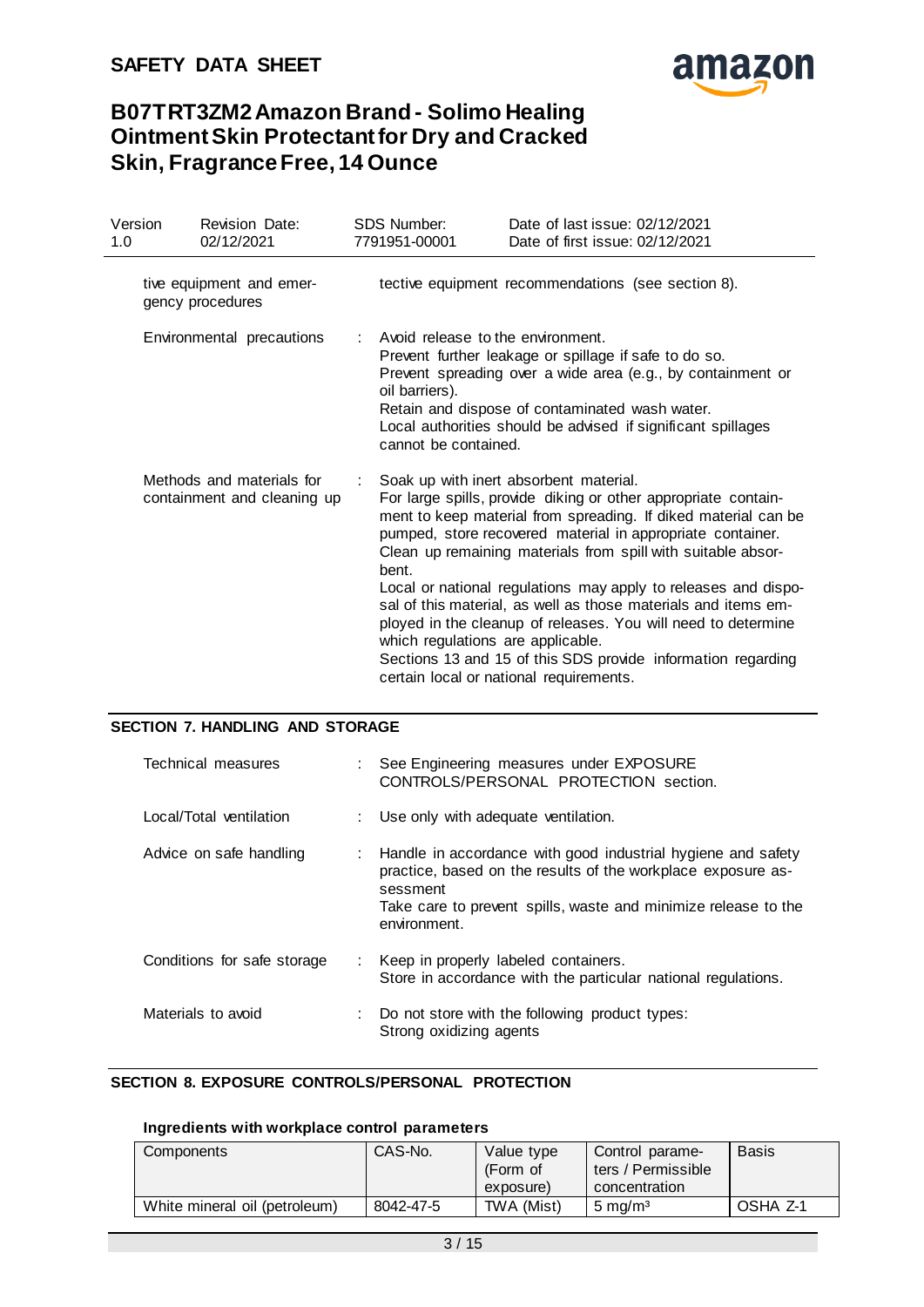# **SAFETY DATA SHEET**



# **B07TRT3ZM2 Amazon Brand - Solimo Healing Ointment Skin Protectant for Dry and Cracked Skin, Fragrance Free, 14 Ounce**

| Version<br>1.0 | Revision Date:<br>02/12/2021                            | SDS Number:<br>7791951-00001 |                | Date of last issue: 02/12/2021<br>Date of first issue: 02/12/2021                   |                                                                                                                                                                                                                                                                                                                                                                                                                                                                                                                                                                                                                                                                                                                                          |              |  |
|----------------|---------------------------------------------------------|------------------------------|----------------|-------------------------------------------------------------------------------------|------------------------------------------------------------------------------------------------------------------------------------------------------------------------------------------------------------------------------------------------------------------------------------------------------------------------------------------------------------------------------------------------------------------------------------------------------------------------------------------------------------------------------------------------------------------------------------------------------------------------------------------------------------------------------------------------------------------------------------------|--------------|--|
|                |                                                         |                              |                | TWA (Inhal-<br>able particu-<br>late matter)                                        | $5 \text{ mg/m}^3$                                                                                                                                                                                                                                                                                                                                                                                                                                                                                                                                                                                                                                                                                                                       | <b>ACGIH</b> |  |
|                |                                                         |                              |                | TWA (Mist)                                                                          | $5 \text{ mg/m}^3$                                                                                                                                                                                                                                                                                                                                                                                                                                                                                                                                                                                                                                                                                                                       | NIOSH REL    |  |
|                |                                                         |                              |                | ST (Mist)                                                                           | 10 mg/m $3$                                                                                                                                                                                                                                                                                                                                                                                                                                                                                                                                                                                                                                                                                                                              | NIOSH REL    |  |
|                | Petrolatum                                              |                              | 8009-03-8      | TWA (Mist)                                                                          | $5 \text{ mg/m}^3$                                                                                                                                                                                                                                                                                                                                                                                                                                                                                                                                                                                                                                                                                                                       | OSHA Z-1     |  |
|                |                                                         |                              |                | TWA (Inhal-<br>able particu-<br>late matter)                                        | $5 \text{ mg/m}^3$                                                                                                                                                                                                                                                                                                                                                                                                                                                                                                                                                                                                                                                                                                                       | <b>ACGIH</b> |  |
|                |                                                         |                              |                | TWA (Mist)                                                                          | $5 \text{ mg/m}^3$                                                                                                                                                                                                                                                                                                                                                                                                                                                                                                                                                                                                                                                                                                                       | NIOSH REL    |  |
|                |                                                         |                              |                | ST (Mist)                                                                           | 10 mg/m $3$                                                                                                                                                                                                                                                                                                                                                                                                                                                                                                                                                                                                                                                                                                                              | NIOSH REL    |  |
|                | Personal protective equipment<br>Respiratory protection |                              | protection.    |                                                                                     | Minimize workplace exposure concentrations.<br>General and local exhaust ventilation is recommended to<br>maintain vapor exposures below recommended limits. Where<br>concentrations are above recommended limits or are<br>unknown, appropriate respiratory protection should be worn.<br>Follow OSHA respirator regulations (29 CFR 1910.134) and<br>use NIOSH/MSHA approved respirators. Protection provided<br>by air purifying respirators against exposure to any hazar-<br>dous chemical is limited. Use a positive pressure air supplied<br>respirator if there is any potential for uncontrolled release,<br>exposure levels are unknown, or any other circumstance<br>where air purifying respirators may not provide adequate |              |  |
|                | Hand protection                                         |                              |                |                                                                                     |                                                                                                                                                                                                                                                                                                                                                                                                                                                                                                                                                                                                                                                                                                                                          |              |  |
|                | Remarks                                                 |                              | not required   |                                                                                     |                                                                                                                                                                                                                                                                                                                                                                                                                                                                                                                                                                                                                                                                                                                                          |              |  |
|                | Eye protection                                          |                              | Safety glasses |                                                                                     | Wear the following personal protective equipment:                                                                                                                                                                                                                                                                                                                                                                                                                                                                                                                                                                                                                                                                                        |              |  |
|                | Skin and body protection                                |                              |                | Skin should be washed after contact.                                                |                                                                                                                                                                                                                                                                                                                                                                                                                                                                                                                                                                                                                                                                                                                                          |              |  |
|                | Hygiene measures                                        |                              | king place.    | When using do not eat, drink or smoke.<br>Wash contaminated clothing before re-use. | If exposure to chemical is likely during typical use, provide<br>eye flushing systems and safety showers close to the wor-                                                                                                                                                                                                                                                                                                                                                                                                                                                                                                                                                                                                               |              |  |

# **SECTION 9. PHYSICAL AND CHEMICAL PROPERTIES**

| Appearance | : viscous liquid, cream     |
|------------|-----------------------------|
| Color      | : translucent, light yellow |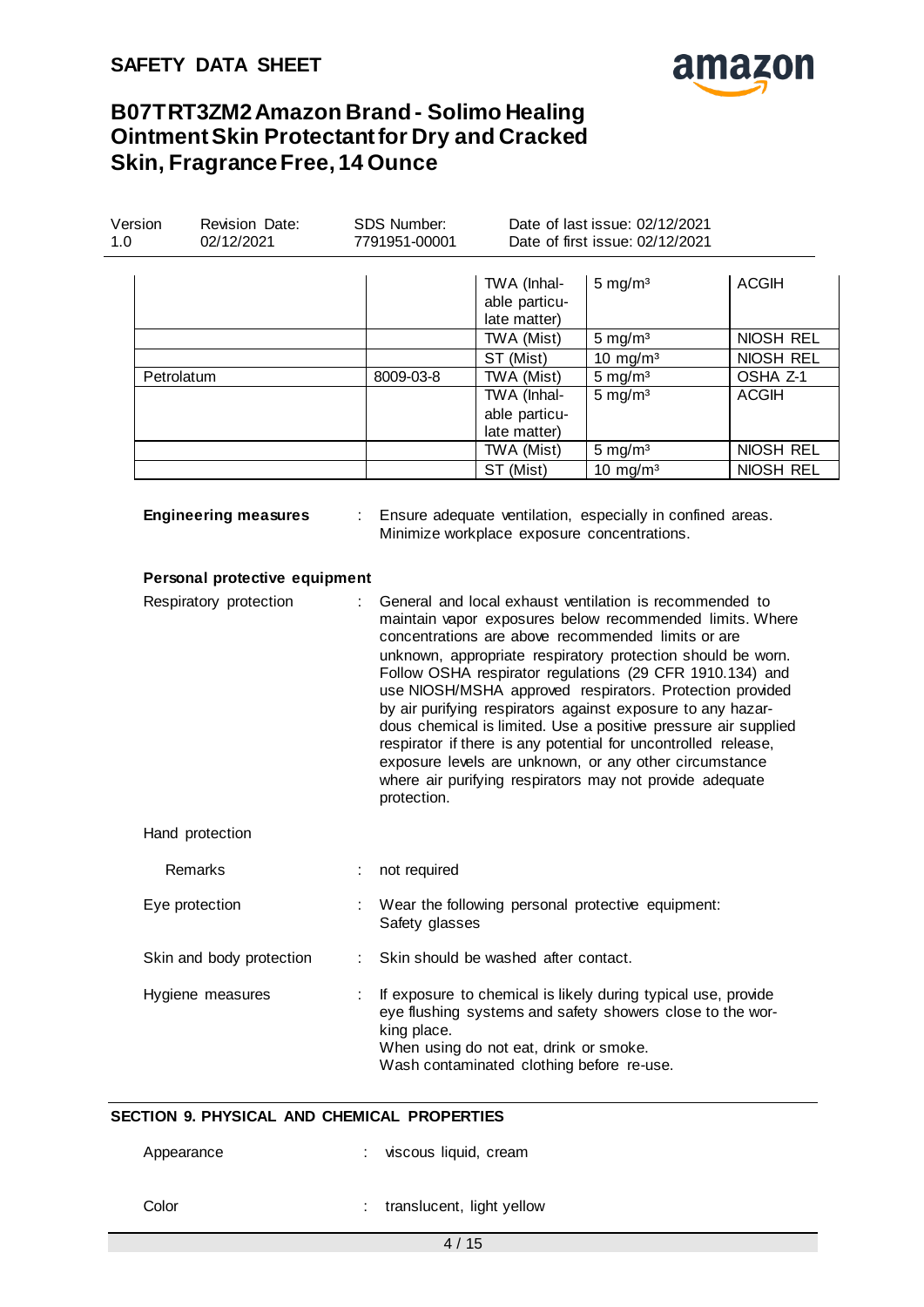

| Version<br>1.0 | Revision Date:<br>02/12/2021                                   |                             | SDS Number:<br>7791951-00001    | Date of last issue: 02/12/2021<br>Date of first issue: 02/12/2021 |
|----------------|----------------------------------------------------------------|-----------------------------|---------------------------------|-------------------------------------------------------------------|
|                |                                                                |                             |                                 |                                                                   |
| Odor           |                                                                | ÷                           | Petroleum                       |                                                                   |
|                | Odor Threshold                                                 | ÷                           | No data available               |                                                                   |
| pH             |                                                                |                             | No data available               |                                                                   |
|                | Melting point/freezing point                                   | ÷                           | No data available               |                                                                   |
|                | Initial boiling point and boiling : No data available<br>range |                             |                                 |                                                                   |
|                | Flash point                                                    | ÷                           | 212 - < 392 °F / 100 - < 200 °C |                                                                   |
|                | Evaporation rate                                               |                             | No data available               |                                                                   |
|                | Flammability (solid, gas)                                      | ÷                           | Not applicable                  |                                                                   |
|                | Flammability (liquids)                                         | ÷                           | No data available               |                                                                   |
|                | Upper explosion limit / Upper<br>flammability limit            | $\mathcal{L}^{\mathcal{L}}$ | No data available               |                                                                   |
|                | Lower explosion limit / Lower :<br>flammability limit          |                             | No data available               |                                                                   |
|                | Vapor pressure                                                 |                             | No data available               |                                                                   |
|                | Relative vapor density                                         | ÷                           | No data available               |                                                                   |
|                | Relative density                                               |                             | 0.83                            |                                                                   |
|                | Solubility(ies)<br>Water solubility                            |                             | insoluble                       |                                                                   |
|                | Partition coefficient: n-<br>octanol/water                     |                             | Not applicable                  |                                                                   |
|                | Autoignition temperature                                       | ÷                           | No data available               |                                                                   |
|                | Decomposition temperature                                      |                             |                                 | The substance or mixture is not classified self-reactive.         |
|                | Viscosity<br>Viscosity, dynamic                                |                             | No data available               |                                                                   |
|                | Viscosity, kinematic                                           | ÷                           | No data available               |                                                                   |
|                | Explosive properties                                           | t                           | Not explosive                   |                                                                   |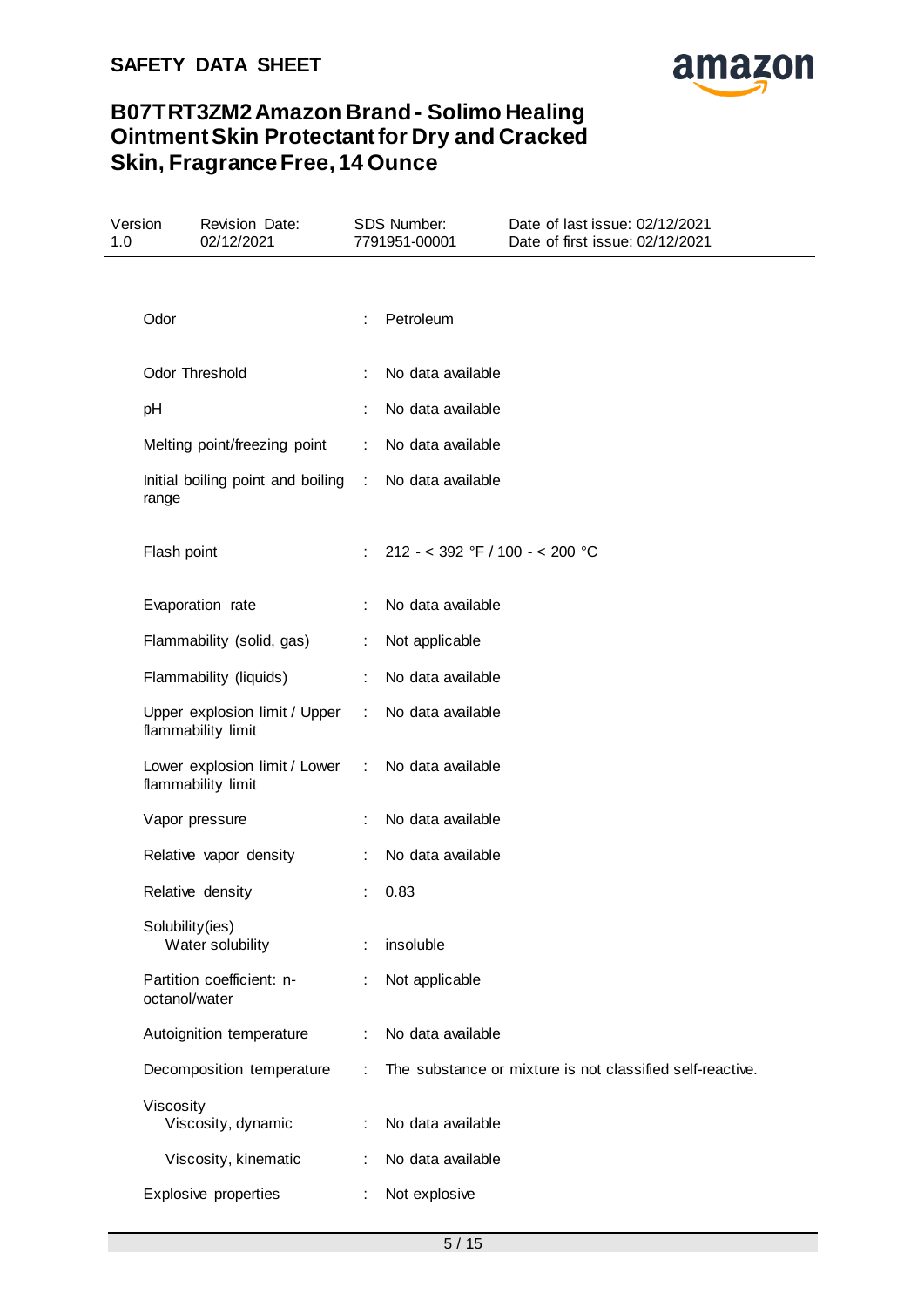

| Version<br>1.0 |               | Revision Date:<br>02/12/2021                                             | <b>SDS Number:</b><br>7791951-00001 | Date of last issue: 02/12/2021<br>Date of first issue: 02/12/2021 |
|----------------|---------------|--------------------------------------------------------------------------|-------------------------------------|-------------------------------------------------------------------|
|                |               |                                                                          |                                     |                                                                   |
|                |               | Oxidizing properties                                                     |                                     | The substance or mixture is not classified as oxidizing.          |
|                | Particle size |                                                                          | Not applicable                      |                                                                   |
|                |               | <b>SECTION 10. STABILITY AND REACTIVITY</b>                              |                                     |                                                                   |
|                | Reactivity    |                                                                          |                                     | Not classified as a reactivity hazard.                            |
|                |               | Chemical stability                                                       | Stable under normal conditions.     |                                                                   |
|                | tions         | Possibility of hazardous reac- : Can react with strong oxidizing agents. |                                     |                                                                   |
|                |               | Conditions to avoid                                                      | None known.                         |                                                                   |
|                |               | Incompatible materials                                                   | Oxidizing agents                    |                                                                   |
|                | products      | Hazardous decomposition                                                  |                                     | No hazardous decomposition products are known.                    |

# **SECTION 11. TOXICOLOGICAL INFORMATION**

#### **Information on likely routes of exposure**

Inhalation Skin contact Ingestion Eye contact

#### **Acute toxicity**

Not classified based on available information.

#### **Components:**

#### **White mineral oil (petroleum):**

| Acute oral toxicity       | : LD50 (Rat): $> 5,000$ mg/kg                                                                                                                            |
|---------------------------|----------------------------------------------------------------------------------------------------------------------------------------------------------|
| Acute inhalation toxicity | LC50 (Rat): $>$ 5 mg/l<br>Exposure time: 4 h<br>Test atmosphere: dust/mist<br>Assessment: The substance or mixture has no acute inhala-<br>tion toxicity |
| Acute dermal toxicity     | : LD50 (Rabbit): $> 2,000$ mg/kg<br>Assessment: The substance or mixture has no acute dermal<br>toxicity                                                 |
| Petrolatum:               |                                                                                                                                                          |
| Acute oral toxicity       | LD50 (Rat): $> 5,000$ mg/kg<br>Method: OECD Test Guideline 401                                                                                           |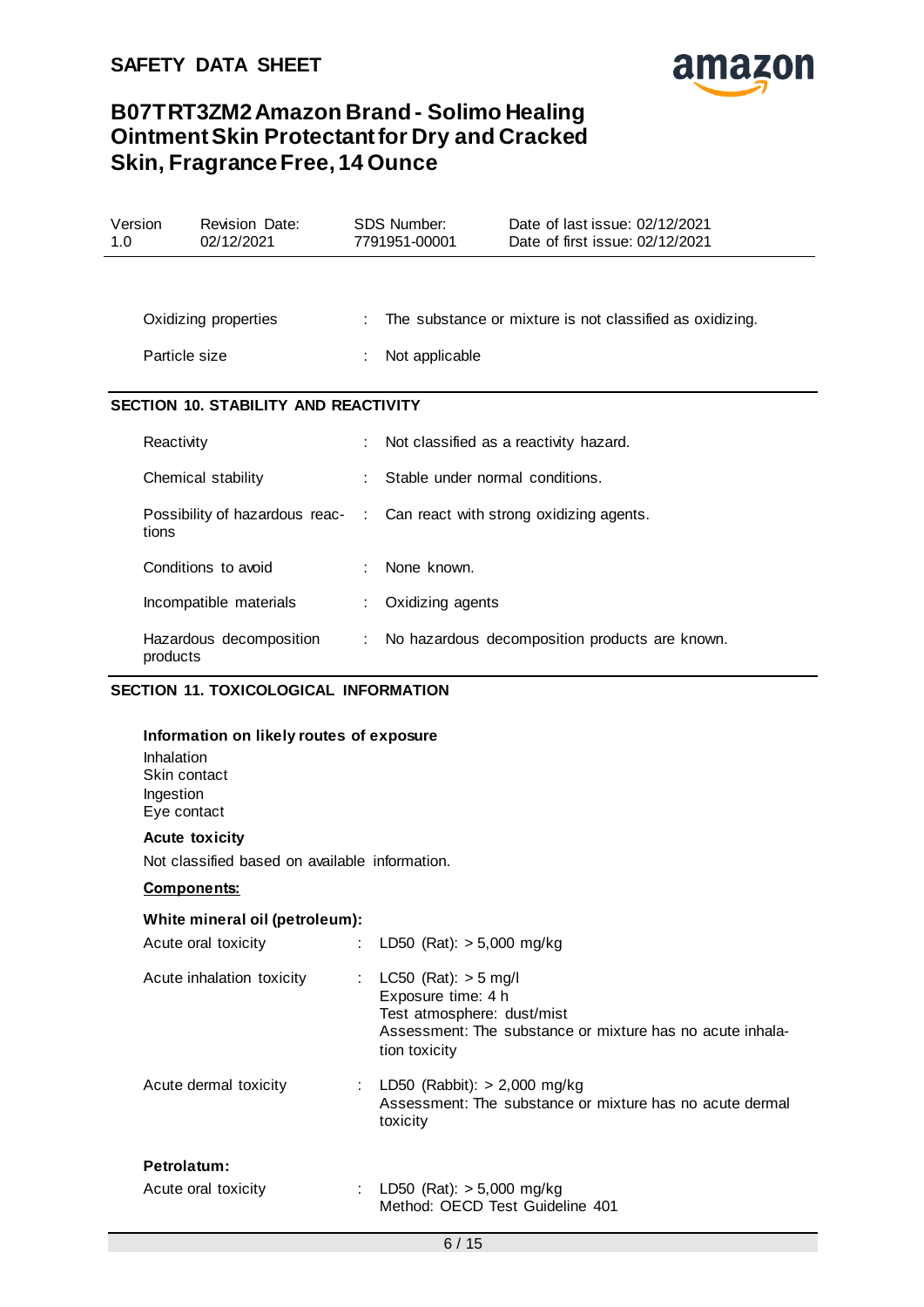

| Version<br>1.0 | Revision Date:<br>02/12/2021                   | SDS Number:<br>7791951-00001              | Date of last issue: 02/12/2021<br>Date of first issue: 02/12/2021                                                                            |
|----------------|------------------------------------------------|-------------------------------------------|----------------------------------------------------------------------------------------------------------------------------------------------|
|                |                                                |                                           | Remarks: Based on data from similar materials                                                                                                |
|                | Acute dermal toxicity                          | : LD50 (Rat): $> 2,000$ mg/kg<br>toxicity | Method: OECD Test Guideline 402<br>Assessment: The substance or mixture has no acute dermal<br>Remarks: Based on data from similar materials |
|                | Skin corrosion/irritation                      |                                           |                                                                                                                                              |
|                | Not classified based on available information. |                                           |                                                                                                                                              |
|                | <b>Components:</b>                             |                                           |                                                                                                                                              |
|                | White mineral oil (petroleum):                 |                                           |                                                                                                                                              |
| Species        |                                                | Rabbit                                    |                                                                                                                                              |
| Result         |                                                | No skin irritation                        |                                                                                                                                              |
|                | Petrolatum:                                    |                                           |                                                                                                                                              |
| <b>Species</b> |                                                | Rabbit                                    |                                                                                                                                              |
| Method         |                                                | <b>OECD Test Guideline 404</b>            |                                                                                                                                              |
| Result         |                                                | No skin irritation                        |                                                                                                                                              |
| Remarks        |                                                |                                           | Based on data from similar materials                                                                                                         |
|                | Serious eye damage/eye irritation              |                                           |                                                                                                                                              |
|                | Not classified based on available information. |                                           |                                                                                                                                              |
|                | <b>Components:</b>                             |                                           |                                                                                                                                              |
|                | White mineral oil (petroleum):                 |                                           |                                                                                                                                              |
| Species        |                                                | Rabbit                                    |                                                                                                                                              |
| Result         |                                                | No eye irritation                         |                                                                                                                                              |
|                | Petrolatum:                                    |                                           |                                                                                                                                              |
| Species        |                                                | Rabbit                                    |                                                                                                                                              |
| Result         |                                                | No eye irritation                         |                                                                                                                                              |
| Method         |                                                | <b>OECD Test Guideline 405</b>            |                                                                                                                                              |
| Remarks        |                                                |                                           | Based on data from similar materials                                                                                                         |
|                | Respiratory or skin sensitization              |                                           |                                                                                                                                              |
|                | <b>Skin sensitization</b>                      |                                           |                                                                                                                                              |
|                | Not classified based on available information. |                                           |                                                                                                                                              |
|                | <b>Respiratory sensitization</b>               |                                           |                                                                                                                                              |
|                | Not classified based on available information. |                                           |                                                                                                                                              |
|                | <b>Components:</b>                             |                                           |                                                                                                                                              |

# **White mineral oil (petroleum):**

Test Type  $\qquad \qquad : \qquad$  Buehler Test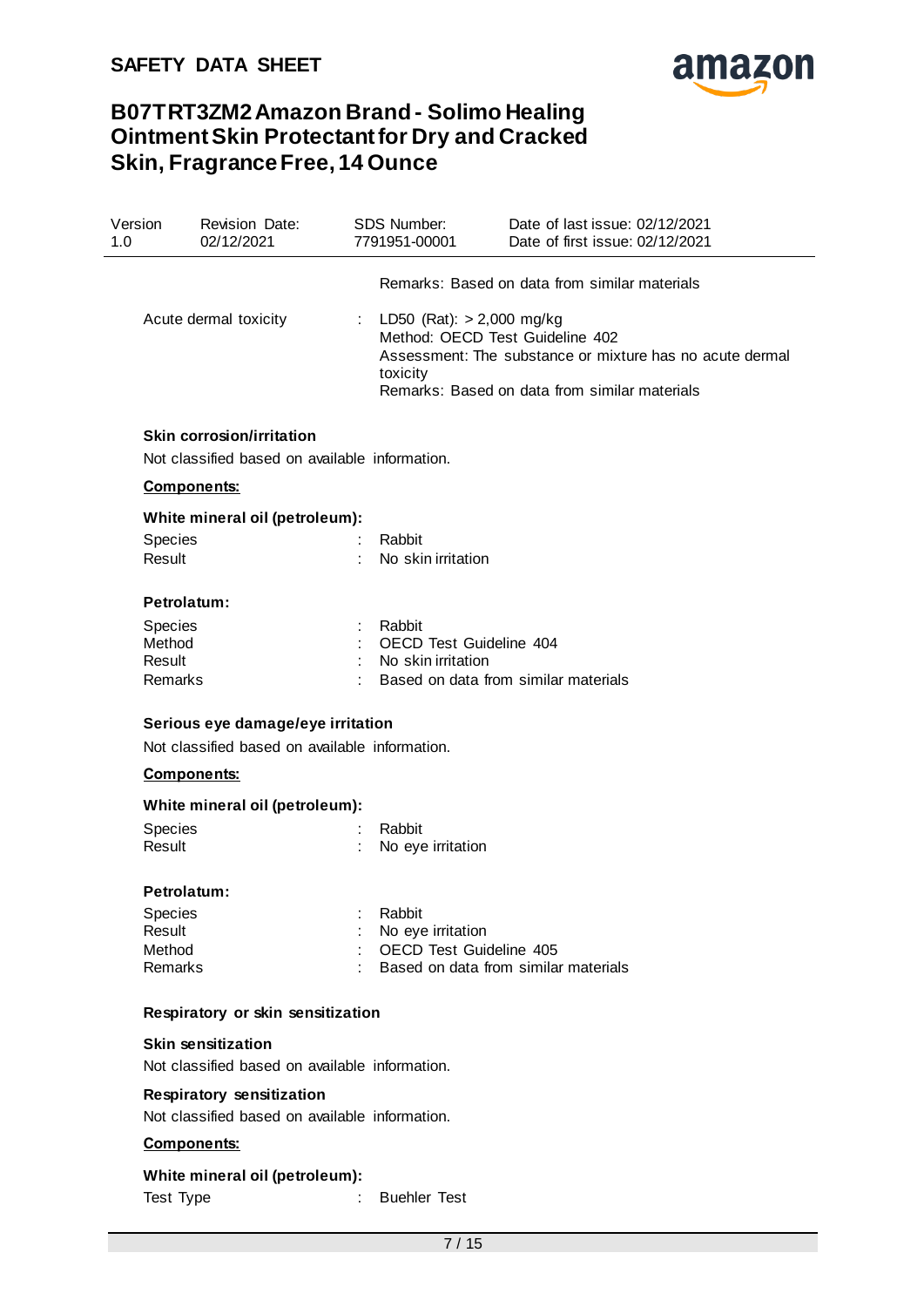

| Version<br>1.0    | Revision Date:<br>02/12/2021                   | SDS Number:<br>7791951-00001                                   | Date of last issue: 02/12/2021<br>Date of first issue: 02/12/2021                                                                                                                               |
|-------------------|------------------------------------------------|----------------------------------------------------------------|-------------------------------------------------------------------------------------------------------------------------------------------------------------------------------------------------|
| Species<br>Result | Routes of exposure                             | Skin contact<br>Guinea pig<br>negative                         |                                                                                                                                                                                                 |
|                   | Petrolatum:                                    |                                                                |                                                                                                                                                                                                 |
| Test Type         |                                                | <b>Buehler Test</b>                                            |                                                                                                                                                                                                 |
|                   | Routes of exposure                             | Skin contact                                                   |                                                                                                                                                                                                 |
| Species           |                                                | Guinea pig                                                     |                                                                                                                                                                                                 |
| Result<br>Remarks |                                                | negative                                                       | Based on data from similar materials                                                                                                                                                            |
|                   | Germ cell mutagenicity                         |                                                                |                                                                                                                                                                                                 |
|                   | Not classified based on available information. |                                                                |                                                                                                                                                                                                 |
|                   | <b>Components:</b>                             |                                                                |                                                                                                                                                                                                 |
|                   | White mineral oil (petroleum):                 |                                                                |                                                                                                                                                                                                 |
|                   | Genotoxicity in vitro                          | ÷<br>Result: negative                                          | Test Type: In vitro mammalian cell gene mutation test                                                                                                                                           |
|                   | Genotoxicity in vivo                           | ÷.<br>cytogenetic assay)<br>Species: Mouse<br>Result: negative | Test Type: Mammalian erythrocyte micronucleus test (in vivo<br>Application Route: Intraperitoneal injection<br>Method: OECD Test Guideline 474<br>Remarks: Based on data from similar materials |
|                   | Petrolatum:                                    |                                                                |                                                                                                                                                                                                 |
|                   | Genotoxicity in vitro                          | Result: negative                                               | Test Type: Chromosome aberration test in vitro<br>Remarks: Based on data from similar materials                                                                                                 |
|                   | Genotoxicity in vivo                           | cytogenetic assay)<br>Species: Mouse<br>Result: negative       | Test Type: Mammalian erythrocyte micronucleus test (in vivo<br>Application Route: Intraperitoneal injection<br>Method: OECD Test Guideline 474<br>Remarks: Based on data from similar materials |
|                   | Carcinogenicity                                |                                                                |                                                                                                                                                                                                 |

Not classified based on available information.

### **Components:**

### **White mineral oil (petroleum):**

| <b>Species</b>           | Rat           |
|--------------------------|---------------|
| <b>Application Route</b> | $:$ Ingestion |
| Exposure time            | $: 24$ Months |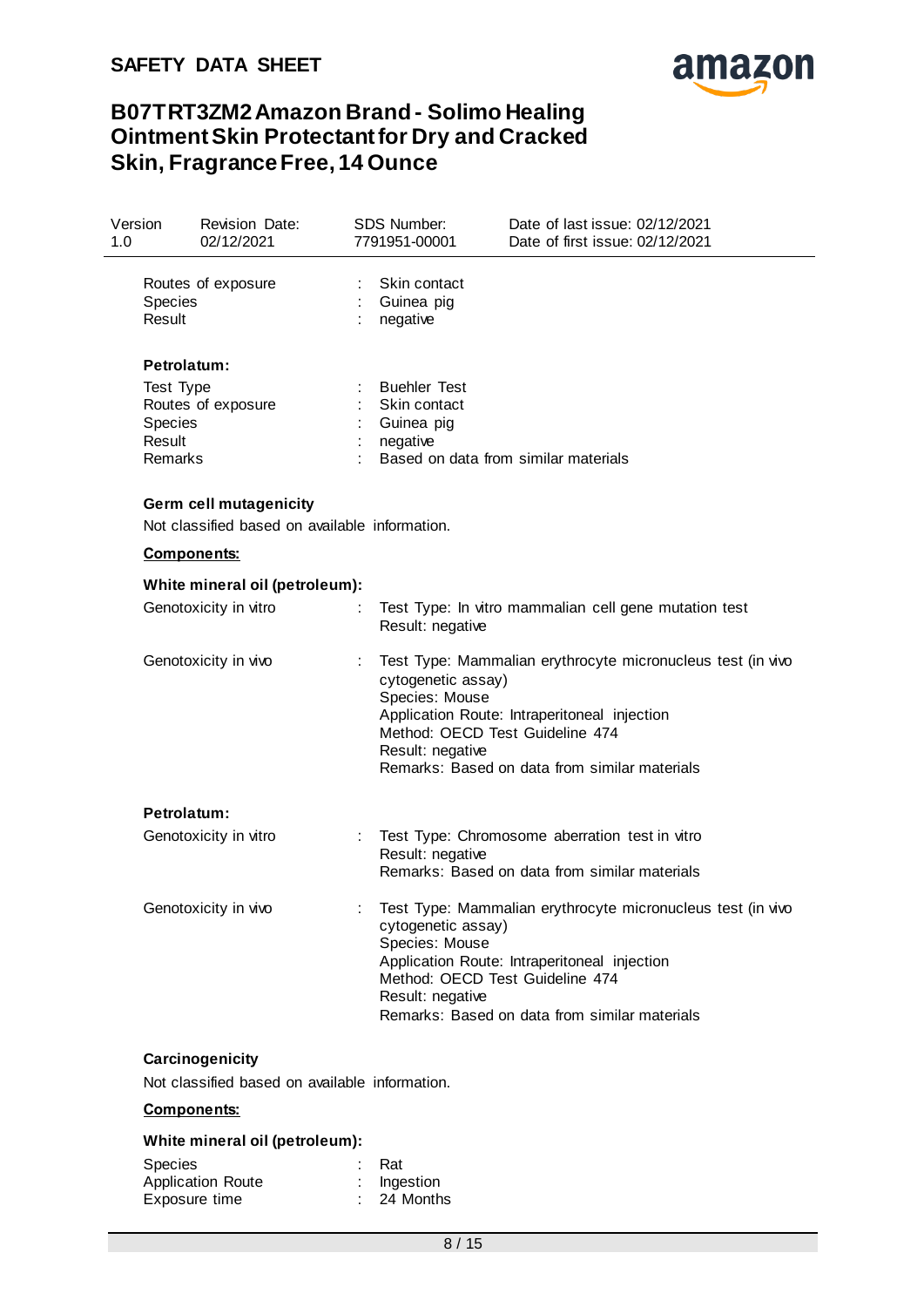

| Version<br>1.0     | Revision Date:<br>02/12/2021                                                   |   | <b>SDS Number:</b><br>7791951-00001                                      | Date of last issue: 02/12/2021<br>Date of first issue: 02/12/2021                                                                                           |
|--------------------|--------------------------------------------------------------------------------|---|--------------------------------------------------------------------------|-------------------------------------------------------------------------------------------------------------------------------------------------------------|
| Result             |                                                                                |   | negative                                                                 |                                                                                                                                                             |
| Petrolatum:        |                                                                                |   |                                                                          |                                                                                                                                                             |
| Result             | <b>Species</b><br><b>Application Route</b><br>Exposure time                    |   | Rat<br>Ingestion<br>2 Years<br>negative                                  |                                                                                                                                                             |
| <b>IARC</b>        |                                                                                |   |                                                                          | No ingredient of this product present at levels greater than or equal to 0.1% is<br>identified as probable, possible or confirmed human carcinogen by IARC. |
| <b>OSHA</b>        |                                                                                |   | on OSHA's list of regulated carcinogens.                                 | No component of this product present at levels greater than or equal to 0.1% is                                                                             |
| <b>NTP</b>         |                                                                                |   |                                                                          | No ingredient of this product present at levels greater than or equal to 0.1% is<br>identified as a known or anticipated carcinogen by NTP.                 |
|                    | <b>Reproductive toxicity</b><br>Not classified based on available information. |   |                                                                          |                                                                                                                                                             |
| <b>Components:</b> |                                                                                |   |                                                                          |                                                                                                                                                             |
|                    | White mineral oil (petroleum):                                                 |   |                                                                          |                                                                                                                                                             |
|                    | Effects on fertility                                                           |   | Species: Rat<br>Result: negative                                         | Test Type: One-generation reproduction toxicity study<br>Application Route: Skin contact                                                                    |
|                    | Effects on fetal development                                                   | ÷ | Species: Rat<br>Application Route: Ingestion<br>Result: negative         | Test Type: Embryo-fetal development                                                                                                                         |
| <b>Petrolatum:</b> |                                                                                |   |                                                                          |                                                                                                                                                             |
|                    | Effects on fertility                                                           |   | test<br>Species: Rat<br>Application Route: Ingestion<br>Result: negative | Test Type: Reproduction/Developmental toxicity screening<br>Remarks: Based on data from similar materials                                                   |
|                    | Effects on fetal development                                                   | ÷ | Species: Rat<br>Result: negative                                         | Test Type: Embryo-fetal development<br>Application Route: Skin contact<br>Remarks: Based on data from similar materials                                     |

# **STOT-single exposure**

Not classified based on available information.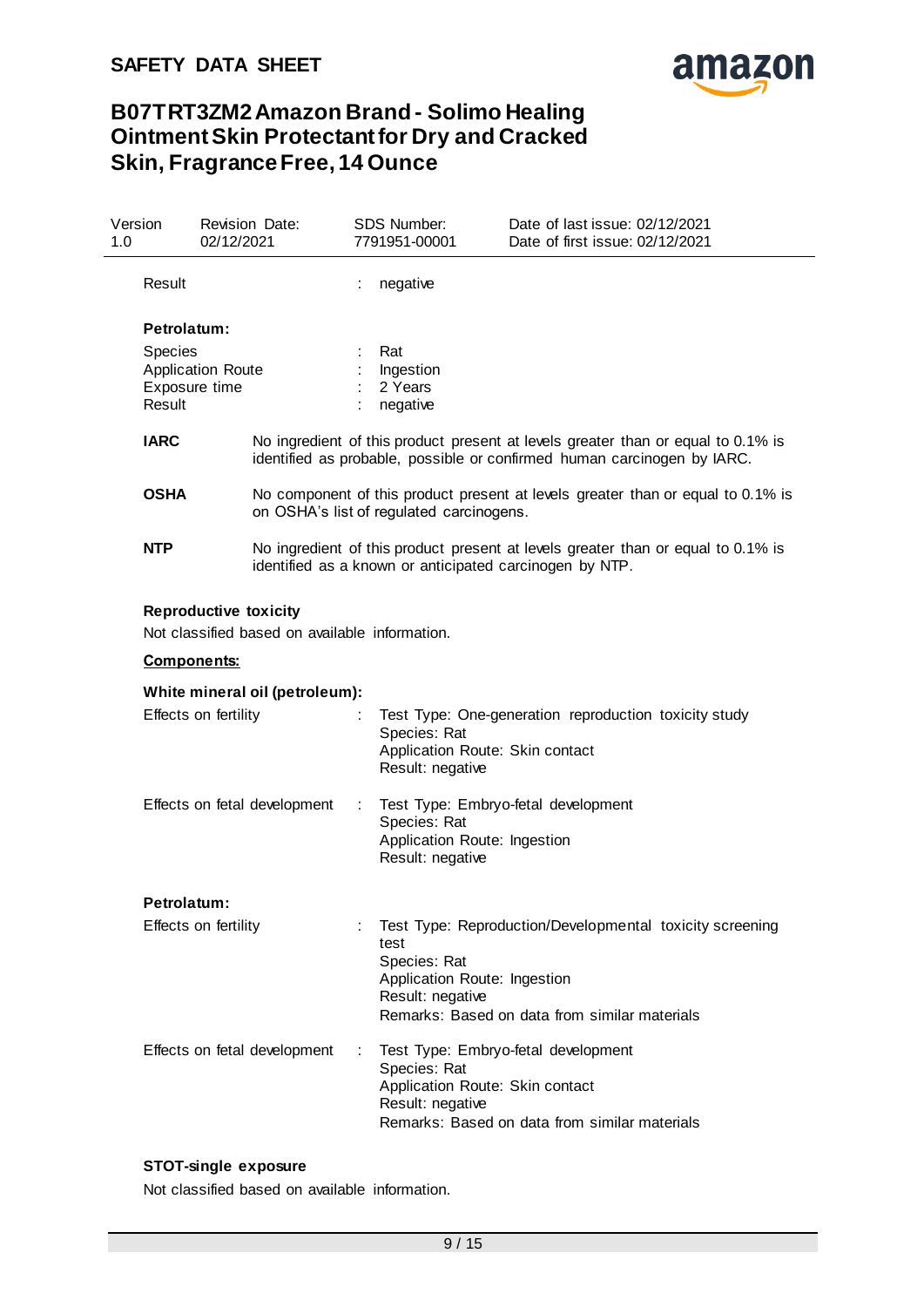

| Version | Revision Date: | SDS Number:   | Date of last issue: 02/12/2021  |
|---------|----------------|---------------|---------------------------------|
| 1.0     | 02/12/2021     | 7791951-00001 | Date of first issue: 02/12/2021 |

### **STOT-repeated exposure**

Not classified based on available information.

### **Repeated dose toxicity**

#### **Components:**

#### **White mineral oil (petroleum):**

| <b>Species</b><br><b>LOAEL</b><br><b>Application Route</b><br>Exposure time           | Rat<br>> 160 mg/kg<br>Ingestion<br>90 Days                                                     |
|---------------------------------------------------------------------------------------|------------------------------------------------------------------------------------------------|
| <b>Species</b><br><b>LOAEL</b><br><b>Application Route</b><br>Exposure time<br>Method | Rat<br>$>= 1$ mg/l<br>inhalation (dust/mist/fume)<br>4 Weeks<br><b>OECD Test Guideline 412</b> |
| Petrolatum:                                                                           |                                                                                                |

| <b>Species</b>           | <b>Rat</b>                |
|--------------------------|---------------------------|
| <b>NOAEL</b>             | : $5,000 \, \text{mg/kg}$ |
| <b>Application Route</b> | $:$ Ingestion             |
| Exposure time            | $\frac{1}{2}$ 2 v         |
|                          |                           |

#### **Aspiration toxicity**

Not classified based on available information.

#### **Components:**

#### **White mineral oil (petroleum):**

The substance or mixture is known to cause human aspiration toxicity hazards or has to be regarded as if it causes a human aspiration toxicity hazard.

#### **SECTION 12. ECOLOGICAL INFORMATION**

### **Ecotoxicity**

#### **Components:**

#### **White mineral oil (petroleum):**

| Toxicity to fish                                       |   | : LC50 (Oncorhynchus mykiss (rainbow trout)): > 100 mg/l<br>Exposure time: 96 h<br>Method: OECD Test Guideline 203 |
|--------------------------------------------------------|---|--------------------------------------------------------------------------------------------------------------------|
| Toxicity to daphnia and other<br>aquatic invertebrates | ÷ | EC50 (Daphnia magna (Water flea)): > 100 mg/l<br>Exposure time: 48 h<br>Method: OECD Test Guideline 202            |
| Toxicity to algae/aquatic                              |   | NOEC (Pseudokirchneriella subcapitata (green algae)): 100                                                          |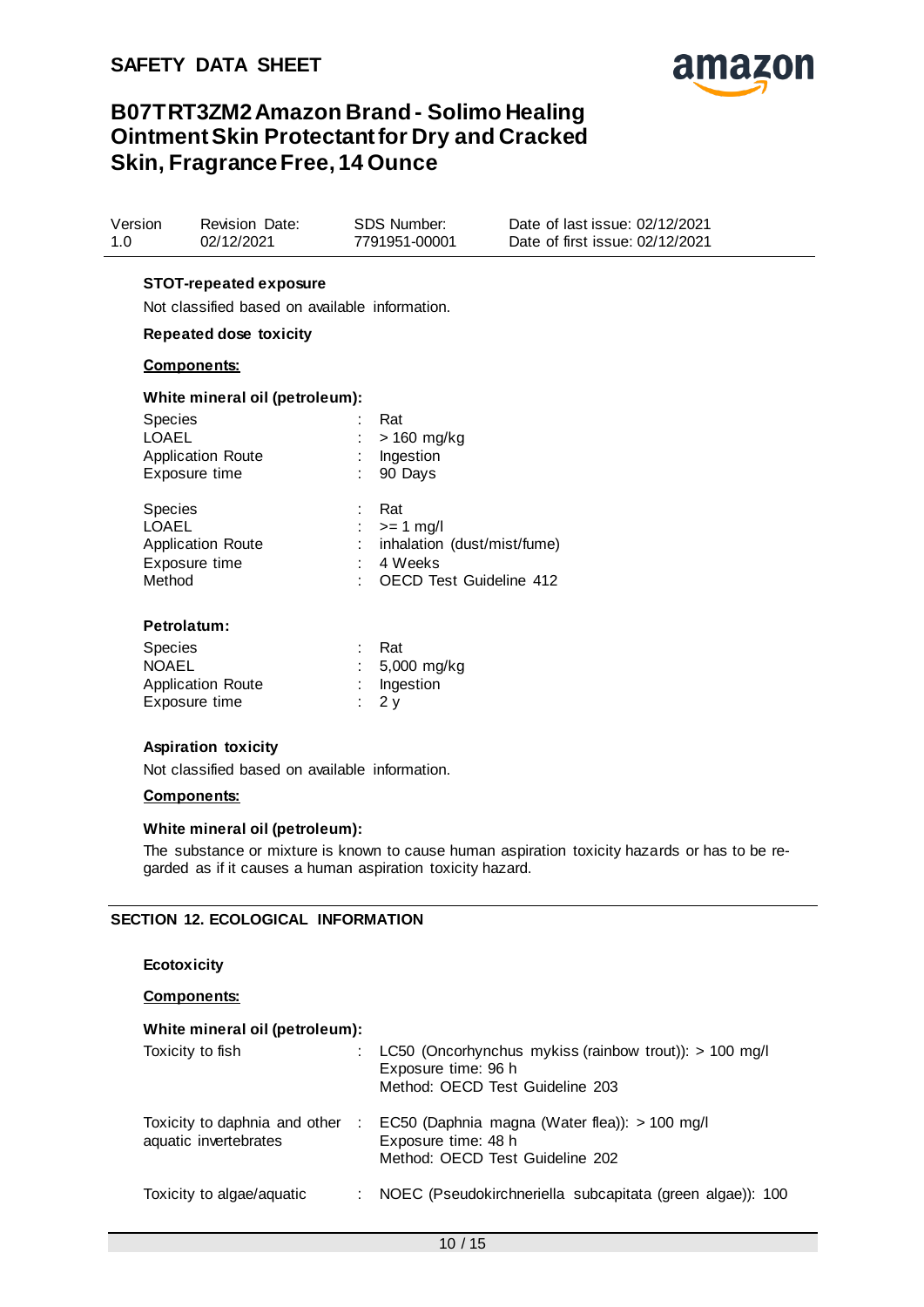

| Version<br>1.0 |                    | <b>Revision Date:</b><br>02/12/2021                              |      | SDS Number:<br>7791951-00001                                                                                          | Date of last issue: 02/12/2021<br>Date of first issue: 02/12/2021                                                                                         |
|----------------|--------------------|------------------------------------------------------------------|------|-----------------------------------------------------------------------------------------------------------------------|-----------------------------------------------------------------------------------------------------------------------------------------------------------|
|                | plants             |                                                                  |      | mg/l<br>Exposure time: 72 h<br>Method: OECD Test Guideline 201                                                        |                                                                                                                                                           |
|                | icity)             | Toxicity to fish (Chronic tox-                                   | ÷    | Exposure time: 28 d                                                                                                   | NOEC (Oncorhynchus mykiss (rainbow trout)): 1,000 mg/l                                                                                                    |
|                | ic toxicity)       | Toxicity to daphnia and other :<br>aquatic invertebrates (Chron- |      | Exposure time: 21 d                                                                                                   | NOEC (Daphnia magna (Water flea)): 1,000 mg/l                                                                                                             |
|                | <b>Petrolatum:</b> |                                                                  |      |                                                                                                                       |                                                                                                                                                           |
|                | Toxicity to fish   |                                                                  |      | Exposure time: 96 h<br>Method: OECD Test Guideline 203                                                                | : LL50 (Pimephales promelas (fathead minnow)): > 100 mg/l<br>Test substance: Water Accommodated Fraction<br>Remarks: Based on data from similar materials |
|                |                    | Toxicity to daphnia and other :<br>aquatic invertebrates         |      | Exposure time: 48 h                                                                                                   | EC50 (Daphnia magna (Water flea)): > 10,000 mg/l<br>Test substance: Water Accommodated Fraction<br>Remarks: Based on data from similar materials          |
|                | plants             | Toxicity to algae/aquatic                                        |      | 100 mg/l<br>Exposure time: 72 h<br>Method: OECD Test Guideline 201                                                    | NOEL (Pseudokirchneriella subcapitata (green algae)): >=<br>Test substance: Water Accommodated Fraction<br>Remarks: Based on data from similar materials  |
|                | ic toxicity)       | Toxicity to daphnia and other :<br>aquatic invertebrates (Chron- |      | Exposure time: 21 d                                                                                                   | NOEC (Daphnia magna (Water flea)): 10 mg/l<br>Test substance: Water Accommodated Fraction<br>Remarks: Based on data from similar materials                |
|                |                    | Persistence and degradability                                    |      |                                                                                                                       |                                                                                                                                                           |
|                | <b>Components:</b> |                                                                  |      |                                                                                                                       |                                                                                                                                                           |
|                |                    | White mineral oil (petroleum):                                   |      |                                                                                                                       |                                                                                                                                                           |
|                |                    | Biodegradability                                                 |      | Result: Not readily biodegradable.<br>Biodegradation: 31 %<br>Exposure time: 28 d                                     |                                                                                                                                                           |
|                | Petrolatum:        |                                                                  |      |                                                                                                                       |                                                                                                                                                           |
|                |                    | Biodegradability                                                 | t in | Result: Not readily biodegradable.<br>Biodegradation: 31 %<br>Exposure time: 28 d<br>Method: OECD Test Guideline 301F | Remarks: Based on data from similar materials                                                                                                             |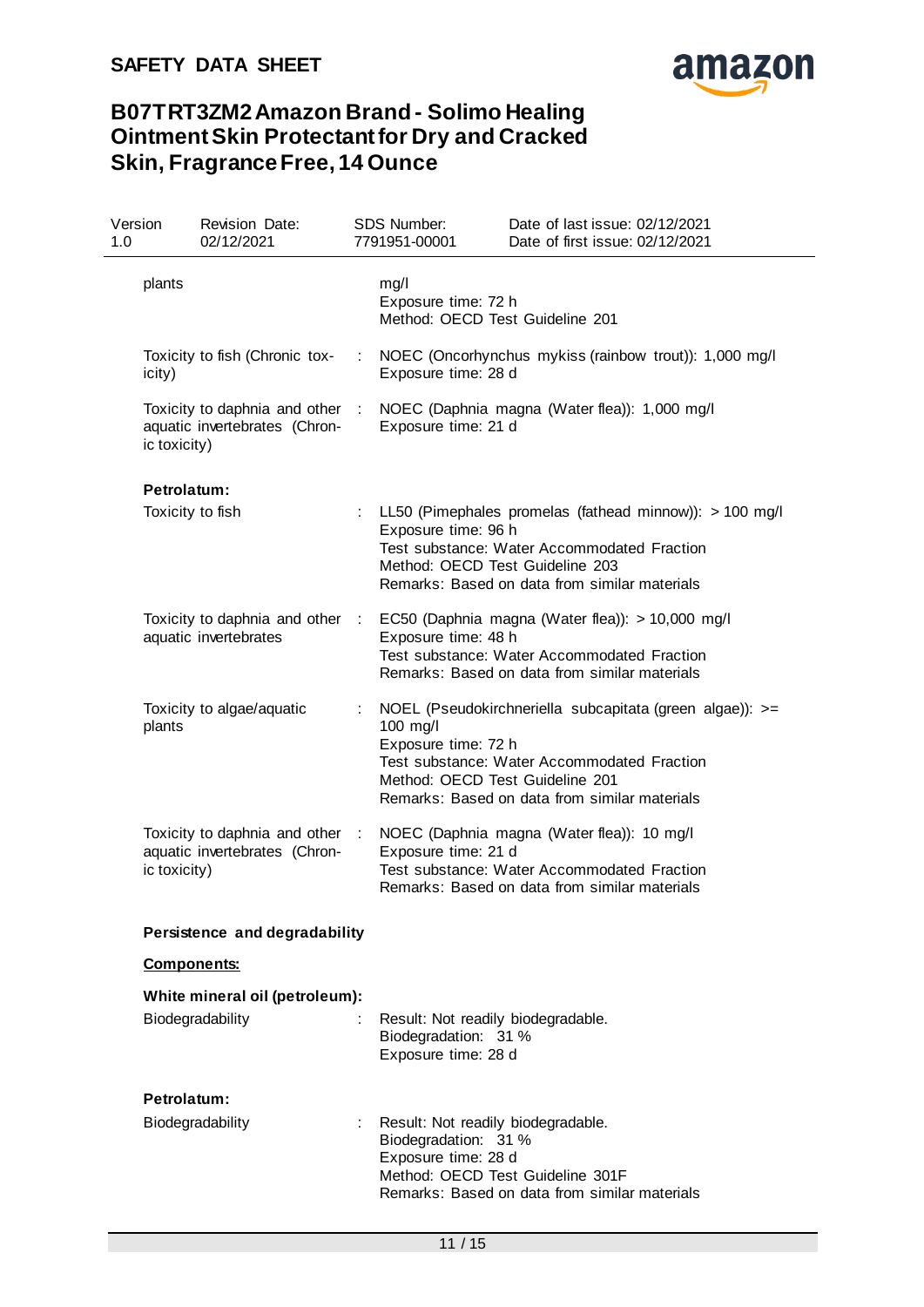

| Version<br>SDS Number:<br>Revision Date:<br>02/12/2021<br>7791951-00001<br>1.0 | Date of last issue: 02/12/2021<br>Date of first issue: 02/12/2021 |
|--------------------------------------------------------------------------------|-------------------------------------------------------------------|
|--------------------------------------------------------------------------------|-------------------------------------------------------------------|

**Bioaccumulative potential** No data available **Mobility in soil** No data available **Other adverse effects**

No data available

### **SECTION 13. DISPOSAL CONSIDERATIONS**

| Disposal methods       |                                                                                                                                                                |
|------------------------|----------------------------------------------------------------------------------------------------------------------------------------------------------------|
| Waste from residues    | : Dispose of in accordance with local regulations.                                                                                                             |
| Contaminated packaging | Empty containers should be taken to an approved waste<br>handling site for recycling or disposal.<br>If not otherwise specified: Dispose of as unused product. |

### **SECTION 14. TRANSPORT INFORMATION**

#### **International Regulations**

#### **UNRTDG**

Not regulated as a dangerous good

#### **IATA-DGR**

Not regulated as a dangerous good

#### **IMDG-Code**

Not regulated as a dangerous good

**Transport in bulk according to Annex II of MARPOL 73/78 and the IBC Code** Not applicable for product as supplied.

### **Domestic regulation**

**49 CFR** Not regulated as a dangerous good

#### **SECTION 15. REGULATORY INFORMATION**

#### **CERCLA Reportable Quantity**

This material does not contain any components with a CERCLA RQ.

#### **SARA 304 Extremely Hazardous Substances Reportable Quantity**

This material does not contain any components with a section 304 EHS RQ.

**SARA 302 Extremely Hazardous Substances Threshold Planning Quantity** This material does not contain any components with a section 302 EHS TPQ.

### **SARA 311/312 Hazards** : No SARA Hazards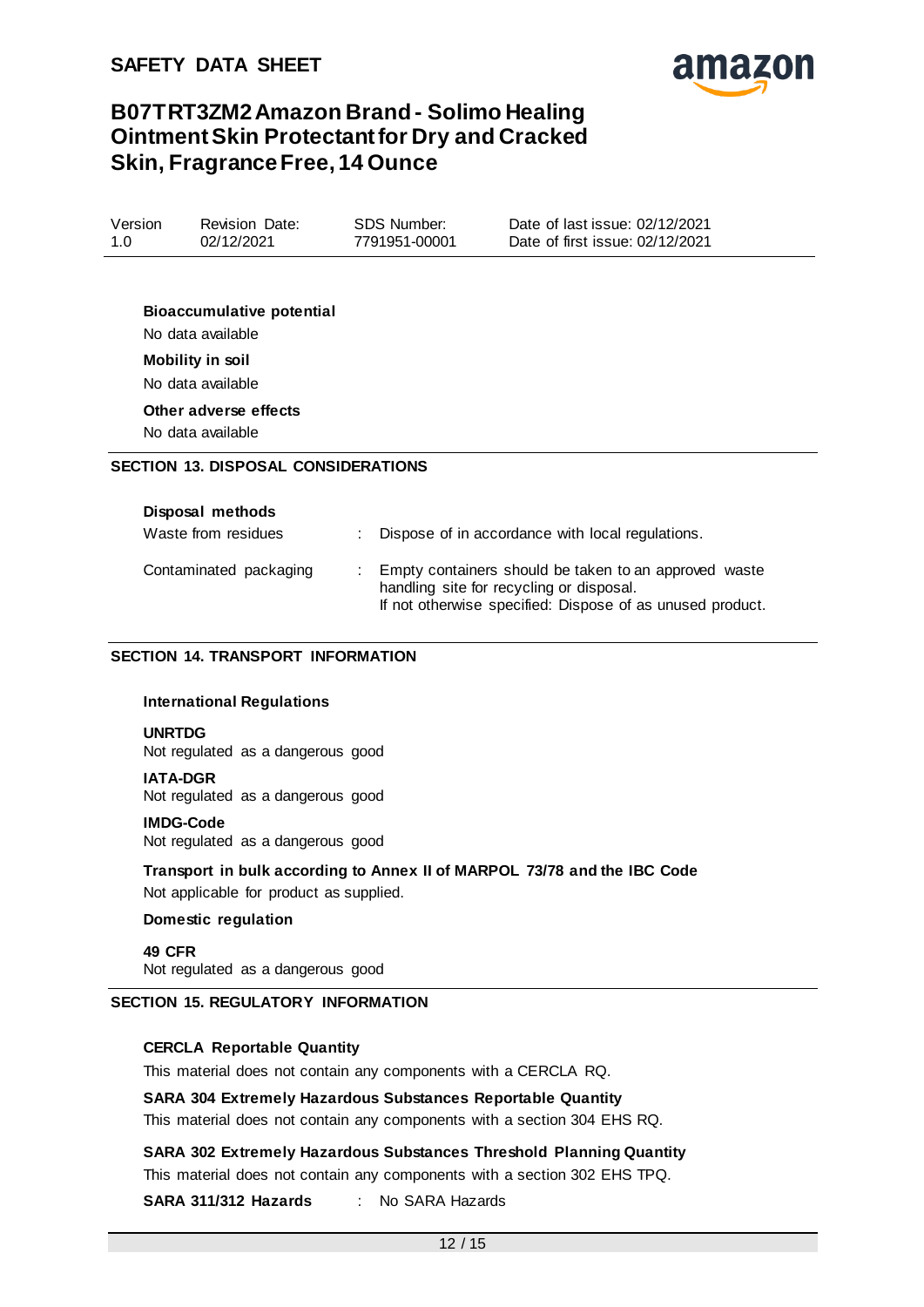

| Version<br>1.0                | <b>Revision Date:</b><br>02/12/2021            |  | <b>SDS Number:</b><br>7791951-00001                                                                                                                                                       | Date of last issue: 02/12/2021<br>Date of first issue: 02/12/2021          |  |
|-------------------------------|------------------------------------------------|--|-------------------------------------------------------------------------------------------------------------------------------------------------------------------------------------------|----------------------------------------------------------------------------|--|
|                               |                                                |  |                                                                                                                                                                                           |                                                                            |  |
| <b>SARA 313</b>               |                                                |  | : This material does not contain any chemical components with<br>known CAS numbers that exceed the threshold (De Minimis)<br>reporting levels established by SARA Title III, Section 313. |                                                                            |  |
|                               | <b>US State Regulations</b>                    |  |                                                                                                                                                                                           |                                                                            |  |
|                               | Pennsylvania Right To Know                     |  |                                                                                                                                                                                           |                                                                            |  |
| White mineral oil (petroleum) |                                                |  |                                                                                                                                                                                           | 8042-47-5                                                                  |  |
|                               | Petrolatum<br>Hydrocarbon wax                  |  |                                                                                                                                                                                           | 8009-03-8<br>8001-75-0                                                     |  |
|                               | <b>California List of Hazardous Substances</b> |  |                                                                                                                                                                                           |                                                                            |  |
|                               | White mineral oil (petroleum)                  |  |                                                                                                                                                                                           | 8042-47-5                                                                  |  |
|                               | Petrolatum                                     |  |                                                                                                                                                                                           | 8009-03-8                                                                  |  |
|                               |                                                |  |                                                                                                                                                                                           | <b>California Permissible Exposure Limits for Chemical Contaminants</b>    |  |
|                               | White mineral oil (petroleum)                  |  |                                                                                                                                                                                           | 8042-47-5                                                                  |  |
|                               | Petrolatum                                     |  |                                                                                                                                                                                           | 8009-03-8                                                                  |  |
|                               |                                                |  |                                                                                                                                                                                           | The ingredients of this product are reported in the following inventories: |  |
| TSCA                          |                                                |  | Product not subject to TSCA                                                                                                                                                               |                                                                            |  |

### **SECTION 16. OTHER INFORMATION**



### **Full text of other abbreviations**

ACGIH : USA. ACGIH Threshold Limit Values (TLV)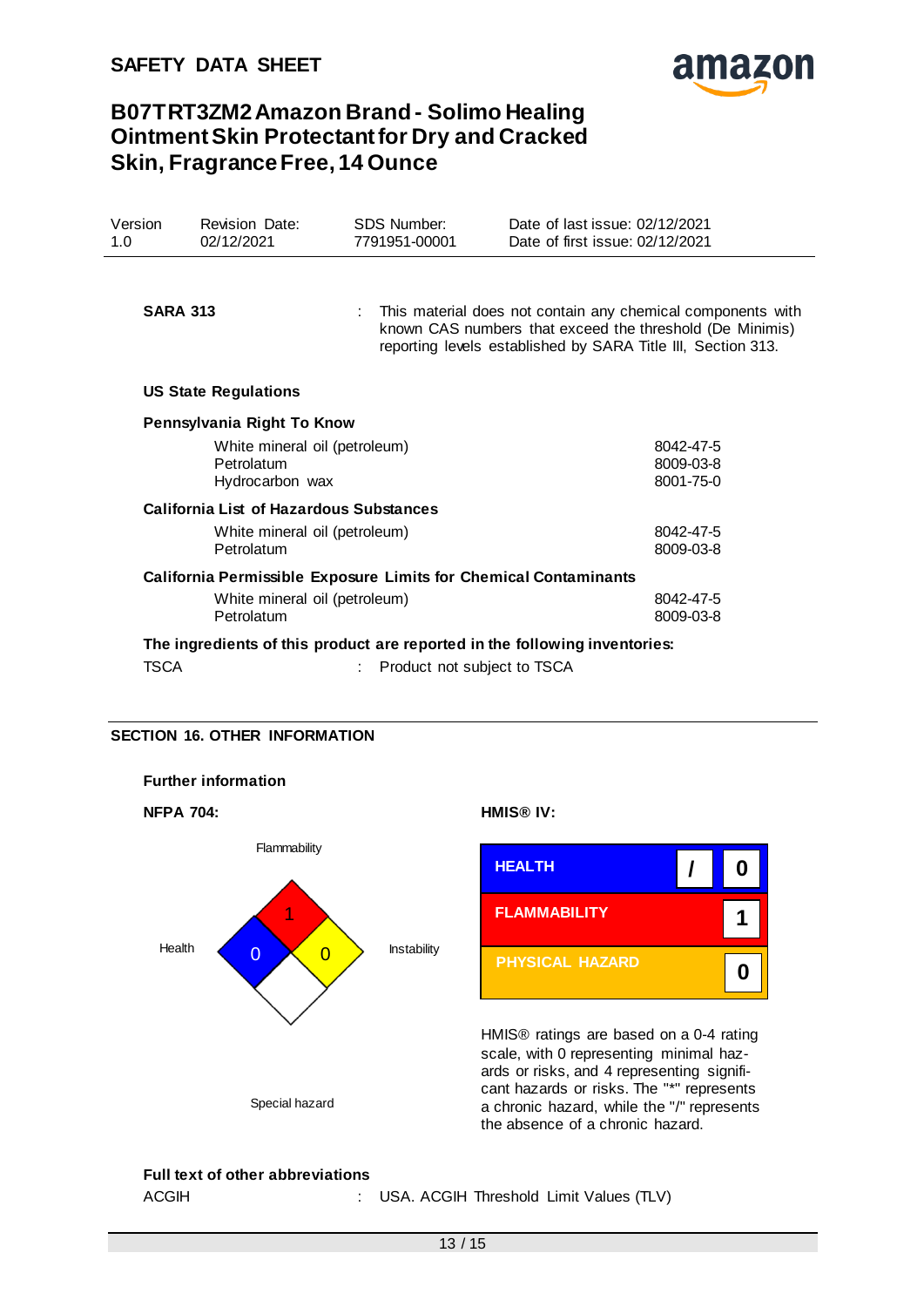

| Version<br>1.0  | <b>Revision Date:</b><br>02/12/2021 | <b>SDS Number:</b><br>7791951-00001 | Date of last issue: 02/12/2021<br>Date of first issue: 02/12/2021                              |  |  |  |
|-----------------|-------------------------------------|-------------------------------------|------------------------------------------------------------------------------------------------|--|--|--|
| NIOSH REL       |                                     |                                     | : USA. NIOSH Recommended Exposure Limits                                                       |  |  |  |
| OSHA Z-1        |                                     |                                     | USA. Occupational Exposure Limits (OSHA) - Table Z-1 Lim-<br>its for Air Contaminants          |  |  |  |
| ACGIH / TWA     |                                     |                                     | : 8-hour, time-weighted average                                                                |  |  |  |
| NIOSH REL / TWA |                                     |                                     | : Time-weighted average concentration for up to a 10-hour<br>workday during a 40-hour workweek |  |  |  |
| NIOSH REL / ST  |                                     |                                     | : STEL - 15-minute TWA exposure that should not be exceeded<br>at any time during a workday    |  |  |  |
| OSHA Z-1 / TWA  |                                     |                                     | : 8-hour time weighted average                                                                 |  |  |  |

AIIC - Australian Inventory of Industrial Chemicals; ASTM - American Society for the Testing of Materials; bw - Body weight; CERCLA - Comprehensive Environmental Response, Compensation, and Liability Act; CMR - Carcinogen, Mutagen or Reproductive Toxicant; DIN - Standard of the German Institute for Standardisation; DOT - Department of Transportation; DSL - Domestic Substances List (Canada); ECx - Concentration associated with x% response; EHS - Extremely Hazardous Substance; ELx - Loading rate associated with x% response; EmS - Emergency Schedule; ENCS - Existing and New Chemical Substances (Japan); ErCx - Concentration associated with x% growth rate response; ERG - Emergency Response Guide; GHS - Globally Harmonized System; GLP - Good Laboratory Practice; HMIS - Hazardous Materials Identification System; IARC - International Agency for Research on Cancer; IATA - International Air Transport Association; IBC - International Code for the Construction and Equipment of Ships carrying Dangerous Chemicals in Bulk; IC50 - Half maximal inhibitory concentration; ICAO - International Civil Aviation Organization; IECSC - Inventory of Existing Chemical Substances in China; IMDG - International Maritime Dangerous Goods; IMO - International Maritime Organization; ISHL - Industrial Safety and Health Law (Japan); ISO - International Organisation for Standardization; KECI - Korea Existing Chemicals Inventory; LC50 - Lethal Concentration to 50 % of a test population; LD50 - Lethal Dose to 50% of a test population (Median Lethal Dose); MARPOL - International Convention for the Prevention of Pollution from Ships; MSHA - Mine Safety and Health Administration; n.o.s. - Not Otherwise Specified; NFPA - National Fire Protection Association; NO(A)EC - No Observed (Adverse) Effect Concentration; NO(A)EL - No Observed (Adverse) Effect Level; NOELR - No Observable Effect Loading Rate; NTP - National Toxicology Program; NZIoC - New Zealand Inventory of Chemicals; OECD - Organization for Economic Co-operation and Development; OPPTS - Office of Chemical Safety and Pollution Prevention; PBT - Persistent, Bioaccumulative and Toxic substance; PICCS - Philippines Inventory of Chemicals and Chemical Substances; (Q)SAR - (Quantitative) Structure Activity Relationship; RCRA - Resource Conservation and Recovery Act; REACH - Regulation (EC) No 1907/2006 of the European Parliament and of the Council concerning the Registration, Evaluation, Authorisation and Restriction of Chemicals; RQ - Reportable Quantity; SADT - Self-Accelerating Decomposition Temperature; SARA - Superfund Amendments and Reauthorization Act; SDS - Safety Data Sheet; TCSI - Taiwan Chemical Substance Inventory; TSCA - Toxic Substances Control Act (United States); UN - United Nations; UNRTDG - United Nations Recommendations on the Transport of Dangerous Goods; vPvB - Very Persistent and Very Bioaccumulative

| Sources of key data used to | Internal technical data, data from raw material SDSs, OECD |
|-----------------------------|------------------------------------------------------------|
| compile the Material Safety | eChem Portal search results and European Chemicals Agen-   |
| Data Sheet                  | cy, http://echa.europa.eu/                                 |

Revision Date : 02/12/2021